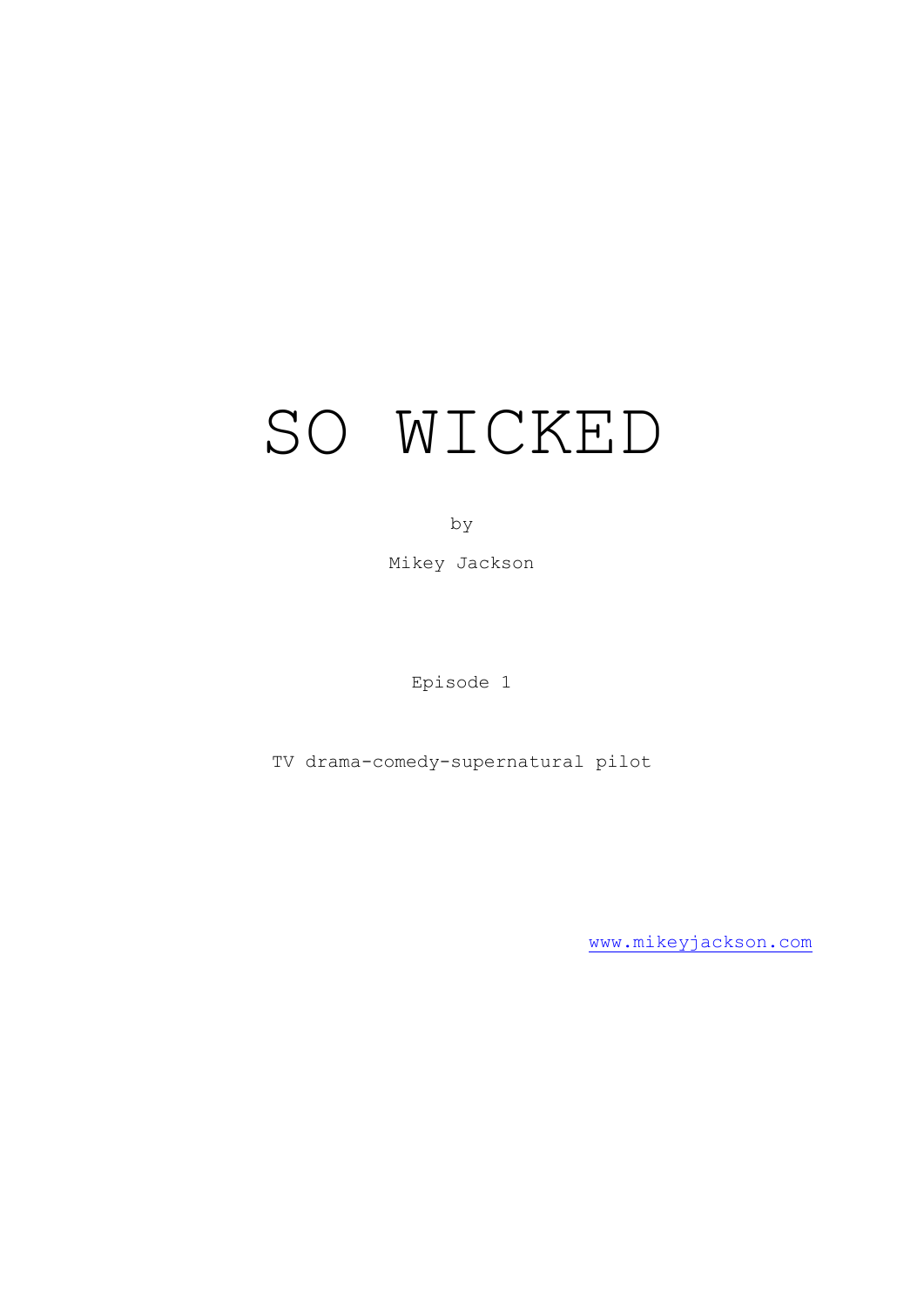#### **INT. CONVENIENCE STORE – BACK ROOM – AFTERNOON**

Meet EBONY MORGAN, 19, black, West Indies descent. She sits slouched before the PROPRIETOR'S desk.

Behind the girl, stacked cases of various grocery stock.

Sitting opposite, the PROPRIETOR is far from happy.

PROPRIETOR Ebony, Ebony, Ebony. How do you think your first day with us has gone so far?

**EBONY** Not my fault, he disrespected me.

PROPRIETOR Care to explain your beef with my son, your supervisor?

EBONY The twat called me a porn category.

REVEAL: The humiliated SON, mid-20s, sits next to EBONY, his face splurged with a family-sized trifle; gooey splots of custard and jelly dripping onto his once-white shirt.

> **EBONY** So I trifled him.

# **INT. THE GRANT FLAT – REECE'S BEDROOM – AFTERNOON**

REECE GRANT. White kid, 22, all "streeted up" in sportswear, baseball cap, the works.

A nearby sound system blasts out grime beats at a zillion decibels. A neighbour thumping on the wall is ignored.

REECE sits on his bed, nodding to the bassy vibes, the serving tray on his lap populated with plastic baggies containing what appears to be cocaine.

He picks up an empty baggie. Then he produces –-

–- an opened Barratt's Sherbet Fountain, carefully pouring a portion of its white powdery contents into the baggie.

Proud of his handiwork, REECE holds the baggie aloft, wow, it looks so genuine, heh, he's going to make a killing.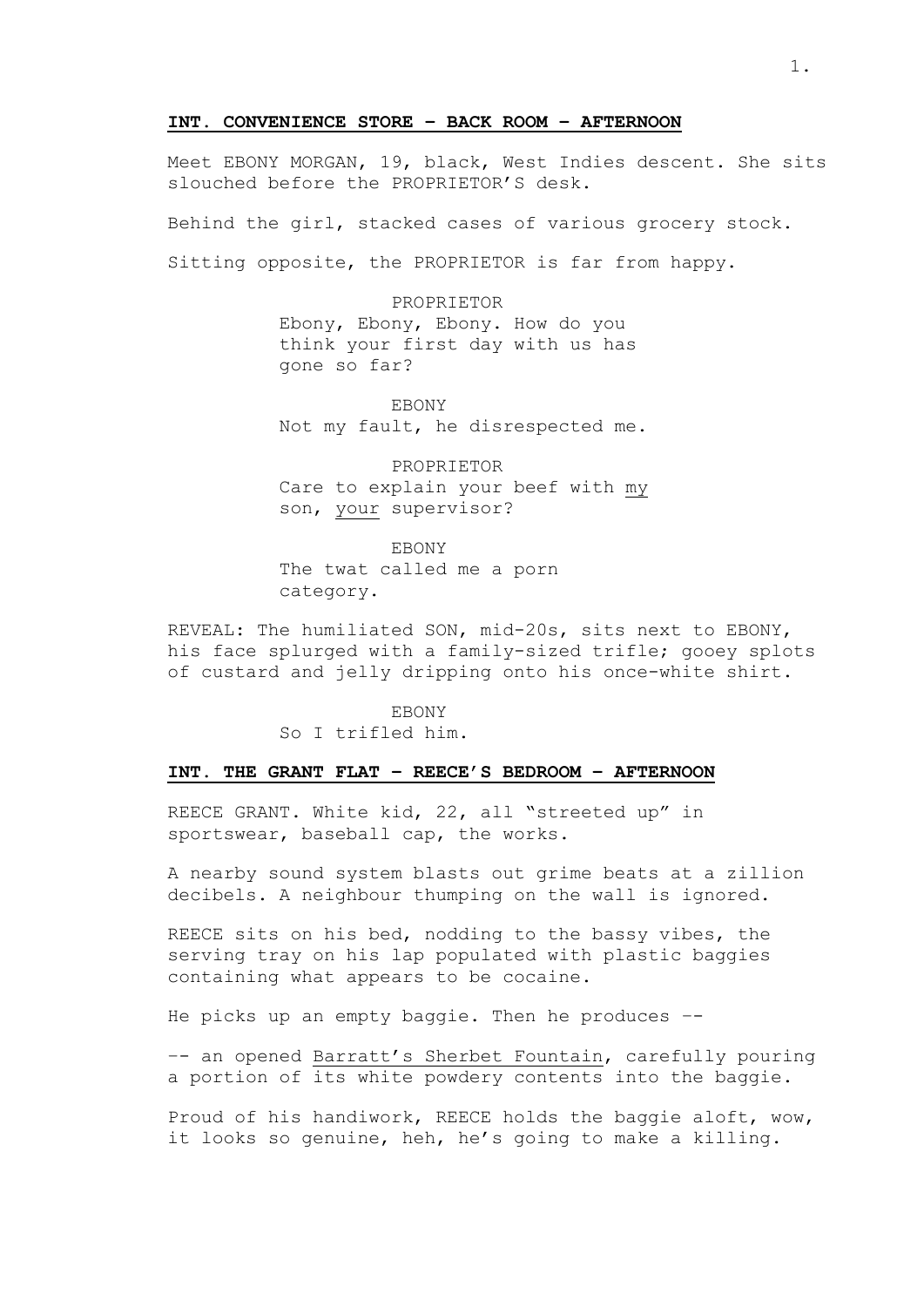#### **EXT. STREET – AFTERNOON**

The roar of an engine and the screeching of tyres welcomes a speeding car to our eyeballs. It's driven by –-

# **INT. CAR – AFTERNOON**

–- BAILEY MORGAN, 21, brother of EBONY, having so much fun doing his Top Gear test-drive reconstruction thing.

His mobile phone shrieks for immediate attention. Caller: EBONY. He's driving, but sod it, he takes the call.

> BAILEY Yo, wassup, sis? How's the new job going?

# **EXT./INT. SHOP-LINED STREET/CAR – AFTERNOON (INTERCUT)**

EBONY marches along the street, phone to ear.

EBONY What job? I'm officially an unemployment statistic. Again. My supervisor lost an argument with a family-sized trifle.

She clocks the background engine drone. Stops dead.

**EBONY** Bailey, are you driving?

BAILEY Borrowed a car for the afternoon. Forgot to ask permission from the owner.

EBONY You can't use a mobile phone behind the wheel. It's illegal.

BAILEY You realise I'm joyriding, right?

# **EXT. STREET – AFTERNOON**

BAILEY'S "borrowed" car shoots past.

We concentrate on a brick wall adorned by a strange shapeless shadow. As we look closer, the shadow eerily moves, slithering snake-like along the brickwork. WTF?

OPENING CREDITS.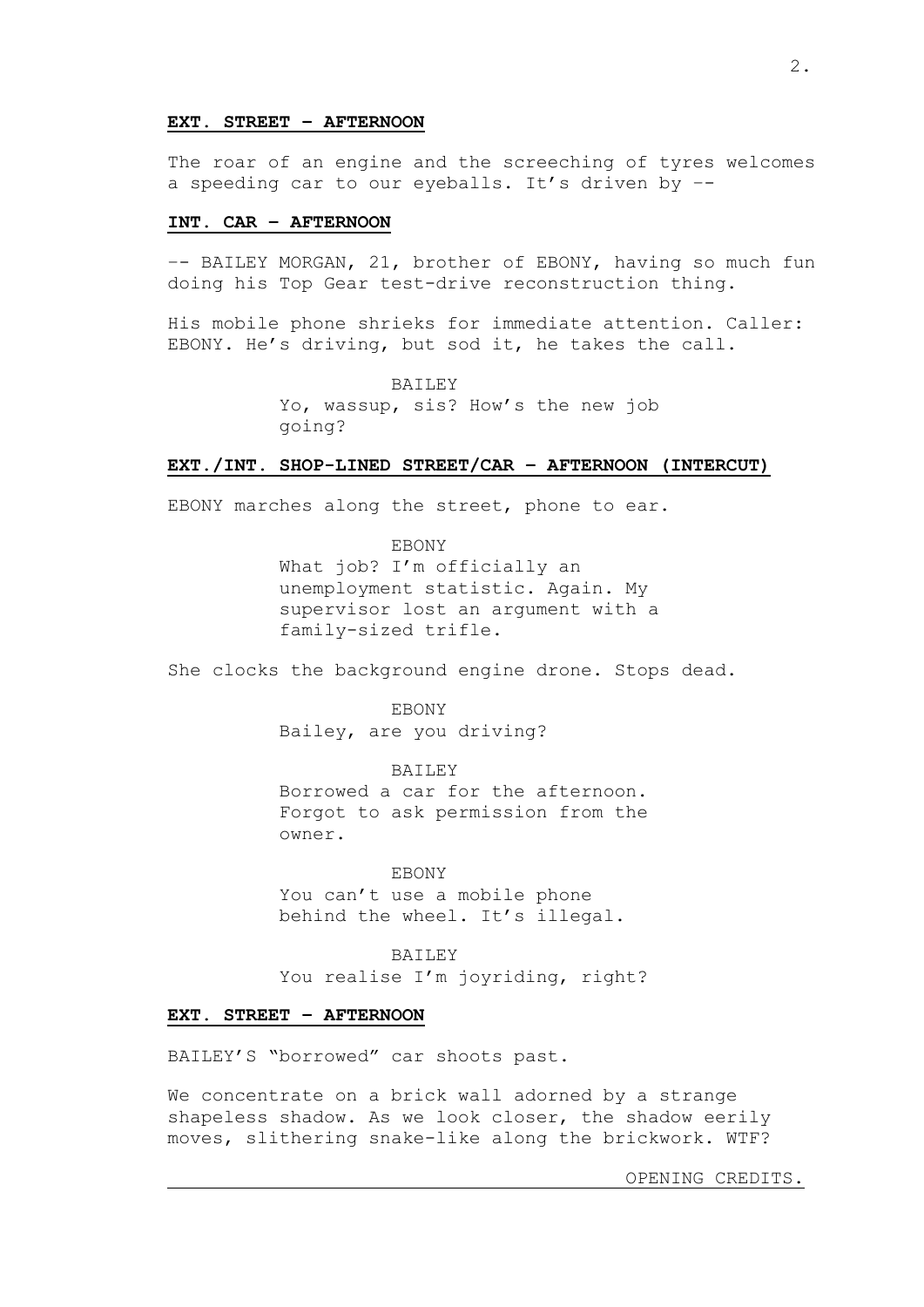#### **EXT. STREET CLOSE TO HOUSING ESTATE – AFTERNOON**

It's REECE with a PUNTER, trading cash for his "coke."

As the PUNTER walks away, a chuffed REECE fans out banknotes like playing cards.

There's an ominous shadow on the wall behind him, just like in the other street, slithering closer and closer towards an unsuspecting REECE. And as he pockets his cash –-

–- the shadow behind him oozes out of the wall, a dark grey three-dimensional blob, morphing into an arm, a hand, fingers and thumb, reaching out, its outstretched digits almost touching its intended victim. Then –-

–- a familiar car screeches to a halt nearby. It's BAILEY.

#### **BAILEY**

Yo, Reece.

REECE steps forward, the arm shrinks back into a 2D shadow.

REECE Bailey! Wh'appen, bruv?

BAILEY Got myself wheels for the day.

REECE

Banging.

REECE trots over and climbs in. One wheel-spin later, the car is going places.

#### **EXT. SUBWAY – AFTERNOON**

EBONY. Walking through the subway.

A few metres up ahead, a shadow on the wall moves.

She halts. Squints at the shadow. Zero movement. Shrugging it off, she continues her journey.

Then a dark grey blob sprouts from the wall. It's an arm, a hand, five digits.

Again, the girl halts, seriously rattled.

From a shadow on the opposite wall comes a second 3D arm. Then, further ahead, a third limb with grappling fingers.

EBONY. Petrified.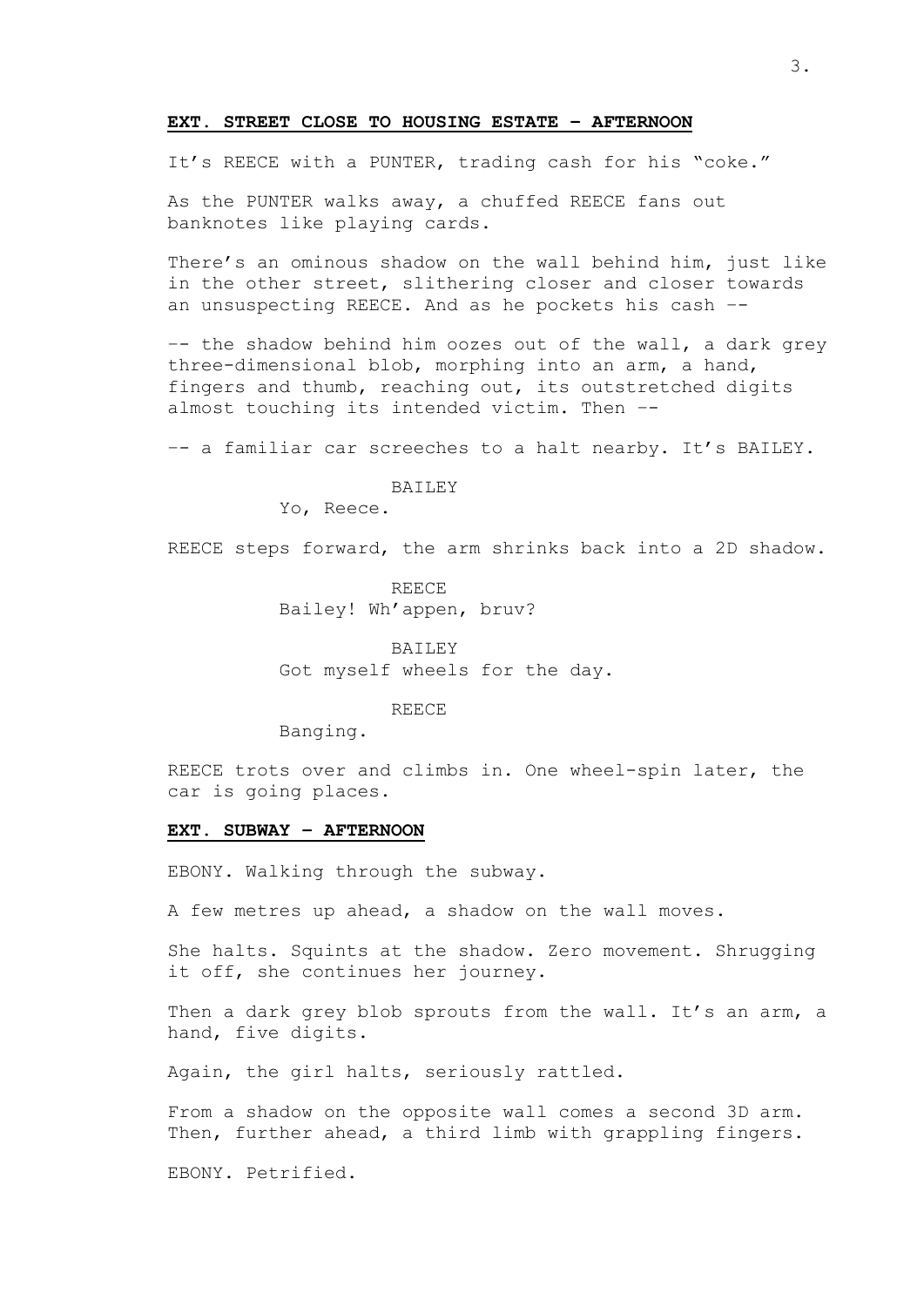#### **INT. CAR – AFTERNOON**

BAILEY and REECE, enjoying the joyride.

BAILEY Hey, you still dealing sherbet?

# REECE

You know it.

BAILEY grins, doubting his mate's sanity.

BAILEY

Oh, man. Serious death wish.

# **EXT. SUBWAY – AFTERNOON**

The three shadow creatures grow and inflate, oozing out of the walls, each one growing a head, a body, a second arm, one leg, then another leg, until ––

–- three shadowy humanoid figures detach themselves from the walls, zero facial features, ghostly 3D silhouettes.

All three "ghosts" turn to face EBONY. They make their approach, not walking as such, for their legs don't move, it's an eerie slide.

Snap decision made, EBONY turns and runs. Fast.

# **INT. CAR – AFTERNOON**

BAILEY, still driving. REECE, still passengering.

REECE There was this new user, right? He came up to me, and I swear to you, man, this was his genuine query. Is cocaine... suitable for vegans?

BAILEY bursts into laughter.

REECE

I was, like, whaaaaa?

## **EXT. SUBWAY ENTRANCE/ROAD – AFTERNOON**

A terrified EBONY dashes free of the subway. She turns a corner and runs into the road.

Oh, heading straight for the girl is BAILEY'S fastapproaching car. EBONY freezes on the spot.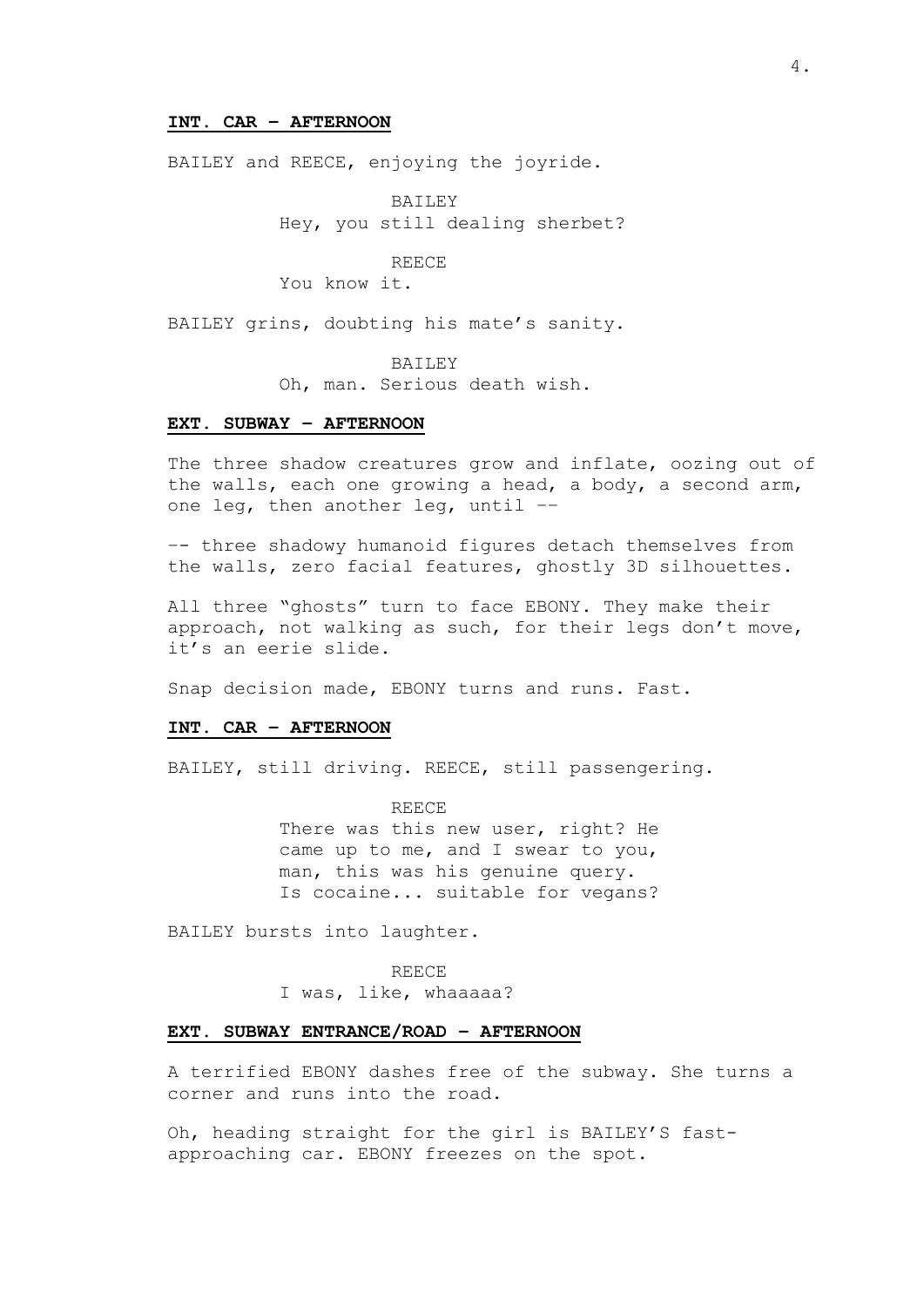#### **INT. CAR – AFTERNOON**

BAILEY clocks EBONY in the road –-

**BAILEY** 

Oh, shit!

–- and twists the steering wheel.

#### **EXT. ROAD – AFTERNOON**

The car lunges to the left, narrowly missing EBONY, instead colliding with a parked car, CRASH!

Sharp exits from BAILEY and REECE, they're okay, zero injuries, but BAILEY isn't best pleased with his sister.

> **BAILEY** Ebony, what the fuck? My ride is totalled.

EBONY Bailey, I'm being chased! By shadow things.

BAILEY Shadow things?

REECE snorts his amusement.

REECE

Sounds like your sister's necked too many psychedelic paracetamol.

EBONY I'm telling you the truth! They, like, oozed out of the subway walls.

Both BAILEY and REECE then look past the girl. Their faces sink with dread. BAILEY points in that direction.

> BAILEY Do they... do they look like that?

EBONY twists around.

The three shadowy figures stand on the other side of the road, watching them.

She then redirects her attention to her brother, her face scrunching a WTF.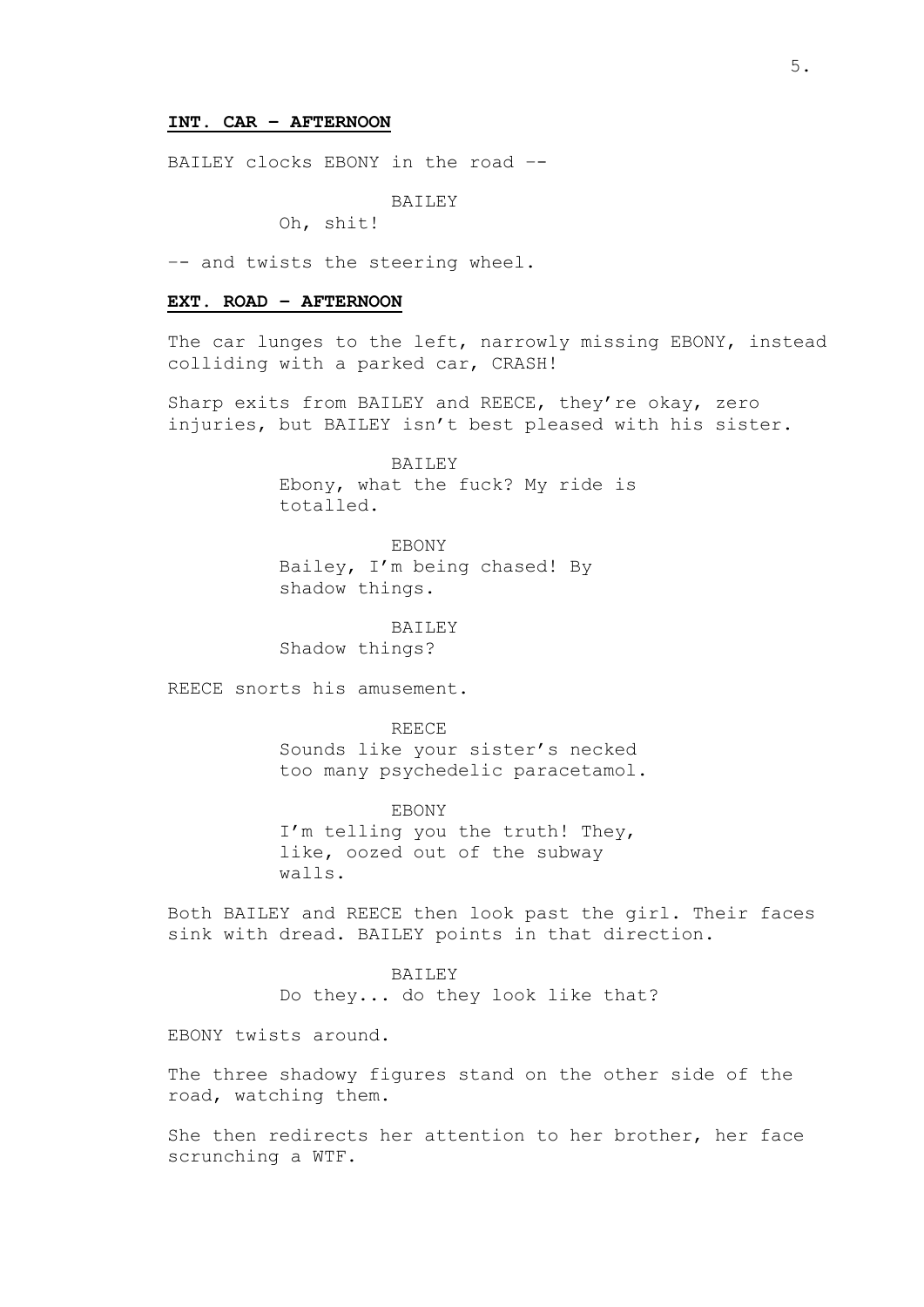EBONY Did you seriously need to ask me that question?

A police car screeches to a halt in the middle of the road.

Two POLICE OFFICERS alight from the vehicle and swagger over to the three worried youths, clearly unaware of the approaching 3D silhouettes.

> POLICE OFFICER #1 We've had reports of joyriding in this vicinity.

He peers past the gang at the crashed car. A smug smirk at the prospect of a potential arrest.

> POLICE OFFICER #1 Know anything about it?

Behind them, the eerie figures slide closer and closer.

BAILEY Seriously, guys, you need to get back in that car and drive away. As fast as you can.

The POLICE OFFICERS trade glances.

POLICE OFFICER #1 Is that a threat?

REECE No, man, look behind you!

The POLICE OFFICERS chuckle.

POLICE OFFICER #1 You really think we're likely to fall for that old –-

A shadowy figure lays a palm flat upon POLICE OFFICER #1. He wheezes for breath (think drowning man rising from the depths for much-needed air), then drops dead.

POLICE OFFICER #2 gawps at his deceased colleague, confused, disorientated. He can't see the figures closing in, they're invisible to the copper.

He suffers the same fate -- gasp!! -- his lifeless body plummeting groundwards.

Without hesitation, BAILEY, EBONY and REECE leg it.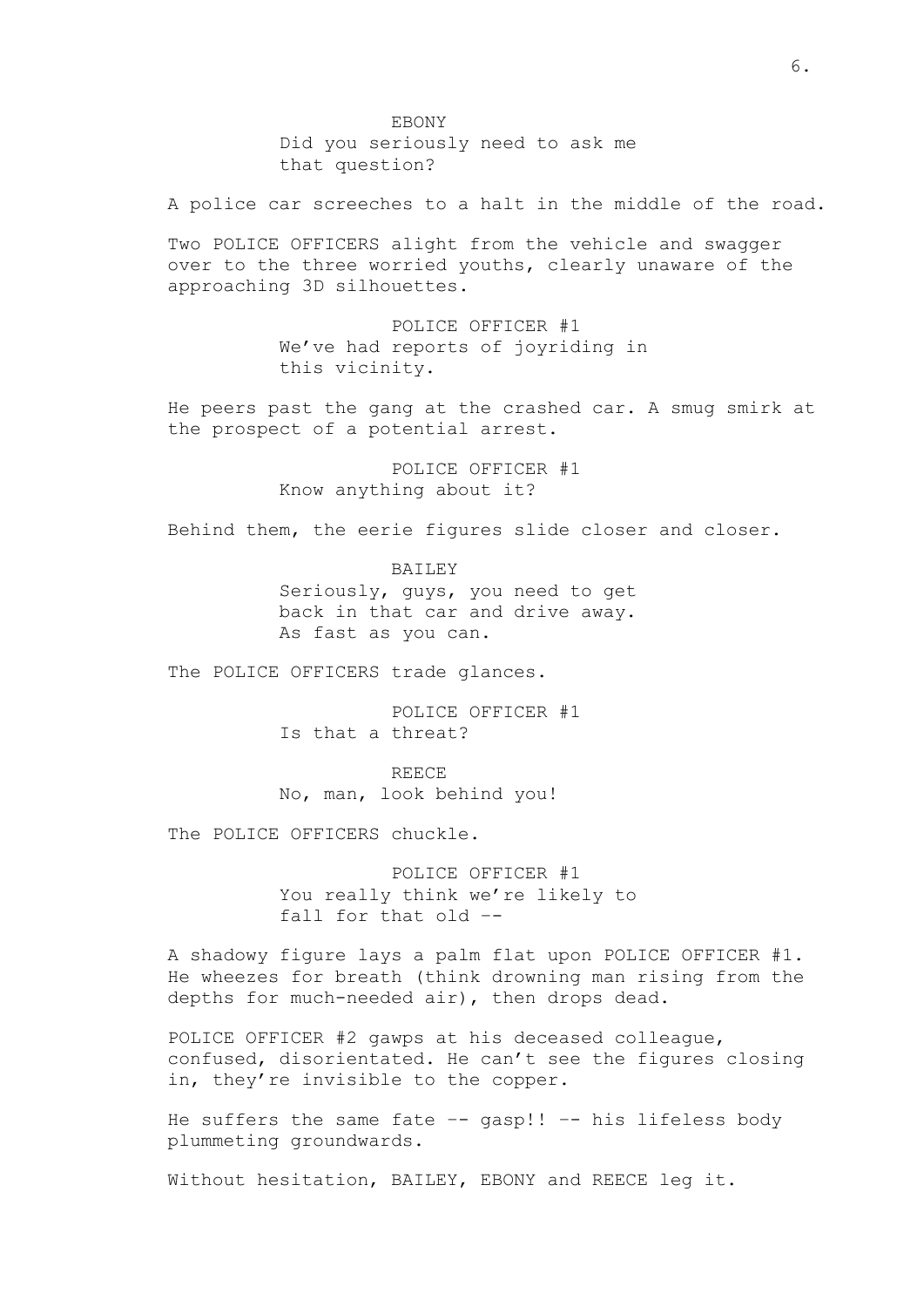The three figures melt like thawing snowmen, morphing into a trio of shapeless 2D shadows on the road. The shadows then give chase, sliding along the ground.

# **EXT. TOWER BLOCK – AFTERNOON**

BAILEY, EBONY and REECE sprint over to the main entrance of the tower block. They burst through the door and –-

# **INT. TOWER BLOCK - LOBBY/LIFT – AFTERNOON**

–- find themselves in the lobby. They head straight for the lift. BAILEY prod-prod-prods the button.

Oh, God, hoping and praying for the lift doors to open, they glance back at the main entrance.

Uh-oh, the three shadows seep like goo through the fissure surrounding the door.

At last, the lift doors slide open. The youths pile inside. Again, BAILEY prod-prod-prods buttons, any buttons, desperate for the lift doors to close. They don't.

> REECE Shut the doors, man!

# BAILEY That's what I'm trying to do!

More frantic button jabbing as the three shadows slide along the floor towards them. Then –-

–- the doors slide shut. The lift powers up. Phew, they think they're safe –-

–- but no, the shadows begin to seep through the centre fissure of the double doors.

The cowering youths back into the rear wall of the lift as the first two shadows slither along the left and right walls respectively, the third taking the ceiling.

Arms, hands, fingers sprout from the shadows.

Oh, thank God, the lift doors swish open.

# BAILEY

Go, go, go!

They surge forward, ducking low, three sets of grappling fingers narrowly missing them as they make their escape.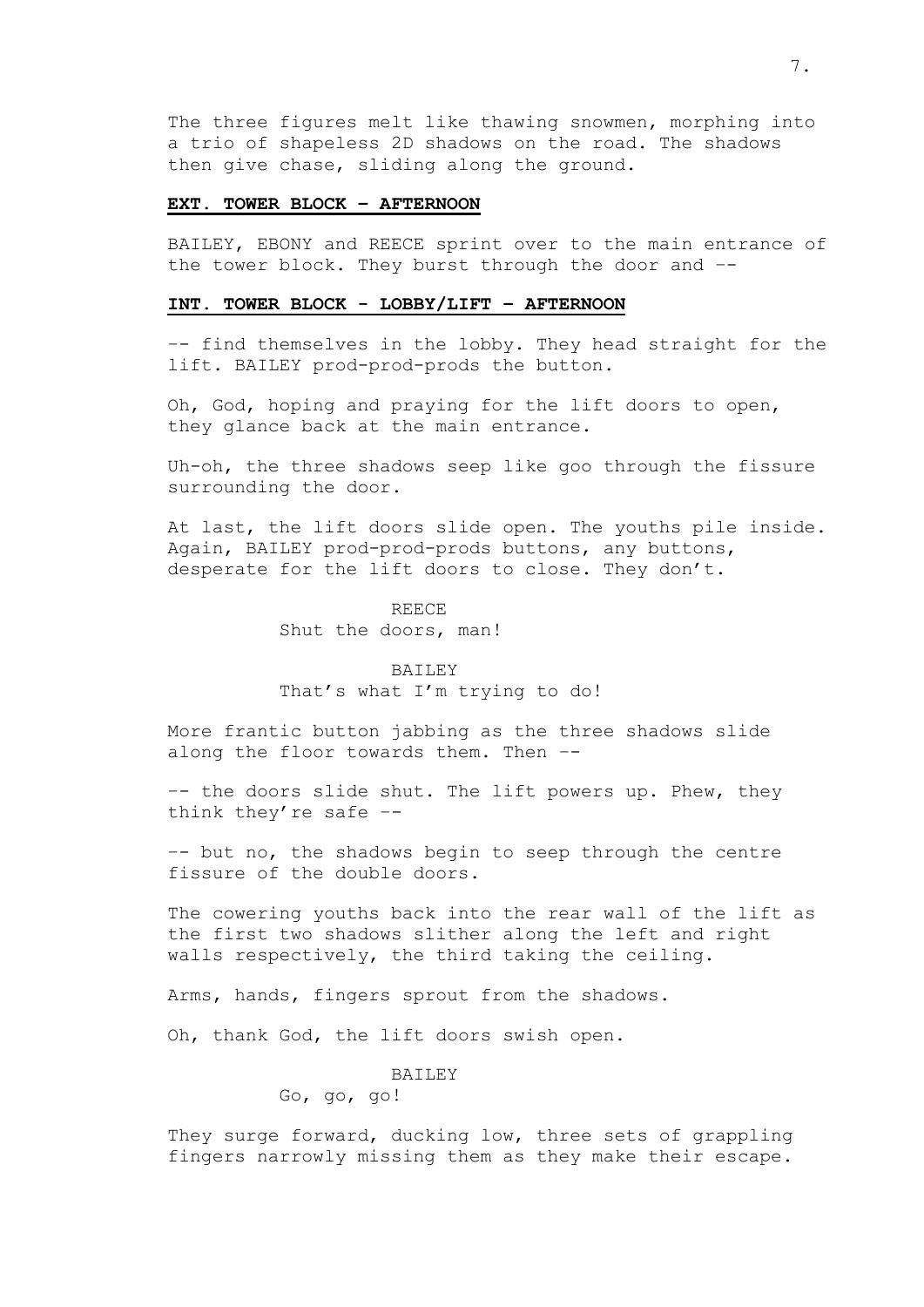#### **INT. TOWER BLOCK - CORRIDOR – AFTERNOON**

BAILEY, EBONY and REECE gallop down the corridor until they reach the front door of a flat.

BAILEY rifles through his pockets, fishes out a set of keys, opens the door –-

# **INT. THE MORGAN FLAT – HALLWAY – AFTERNOON**

–- and they're inside, door slammed shut. Not that it'll do any good. They scoot along the hallway and head into –-

#### **INT. THE MORGAN FLAT – LOUNGE – AFTERNOON**

–- the lounge. Door closed, they twist around to face –-

–- WILSON and RONICA MORGAN (BAILEY and EBONY's parents), both mid-40s, sitting on the sofa, the daytime TV gameshow they were watching disturbed.

> WILSON What's up with you lot?

RONICA You look as if you've seen a ghost.

BAILEY We have. A whole gang of them.

Confused looks from WILSON and RONICA as BAILEY, EBONY and REECE canter over to the opposite side of the room, not once taking their eyes off the door.

A tense wait. Then –-

–- two of the three shadows pour through the fissure, then slide down the door onto the carpet and begin to grow.

WILSON and RONICA'S mouths flop open as the expanding 3D shadows morph into two humanoid figures we now know so well.

WILSON then stands up, his face taut and determined.

WILSON Let me handle this.

Out of his back pocket comes a tubular piece of cast metal. One sharp downward flick of his hand and an impossibly massive blade shoots out. Wow, it's now a medieval-esque sword.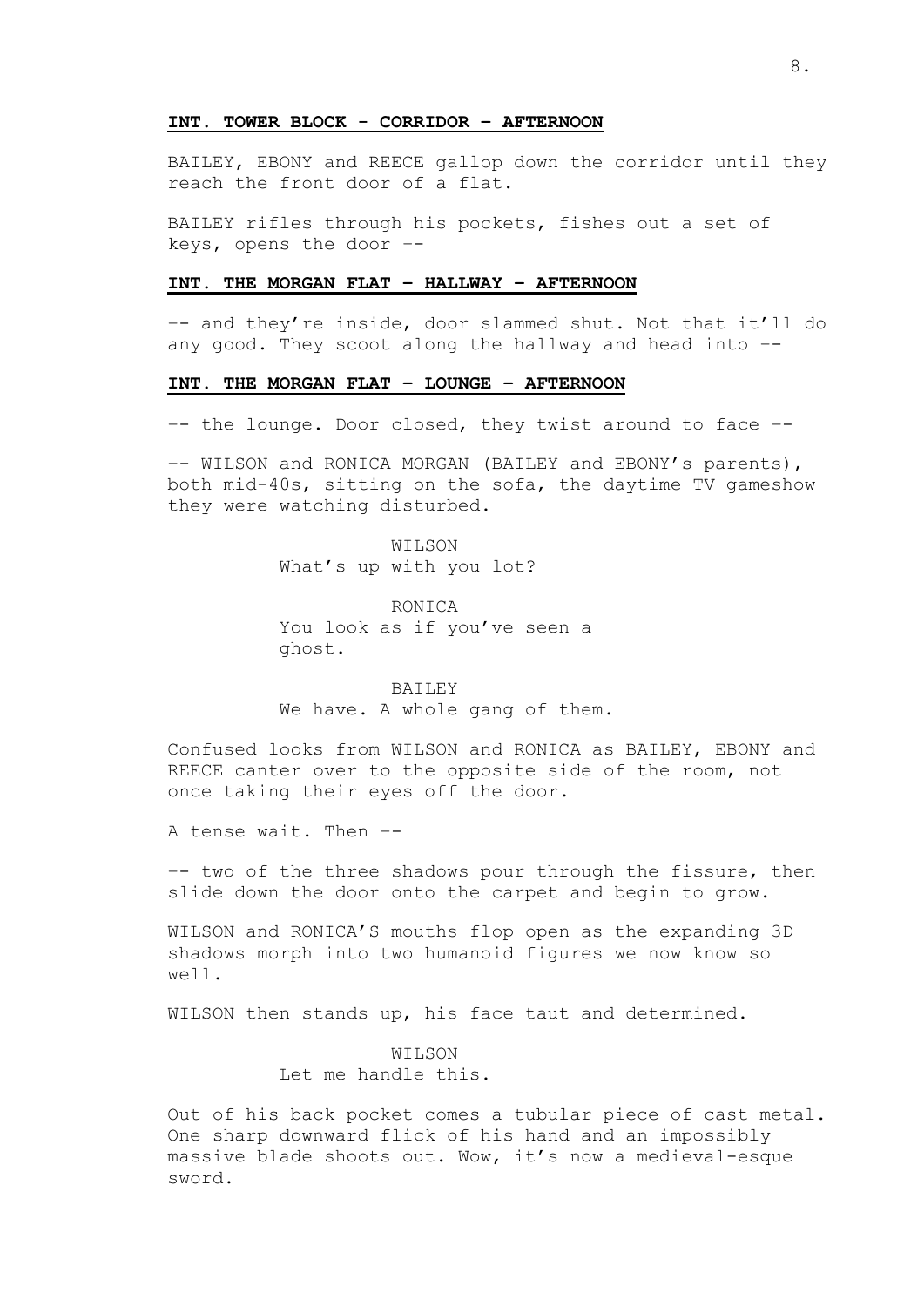WILSON readies his weapon, attack stance, adept, practised, as though he has done this a thousand times before.

He swings the sword towards the first approaching figure, the blade making contact with its neck, the creature disintegrating on impact into wispy plumes of smoke, fading to nothing.

The second figure lurches forward. Another swish of the sword, another shadow creature slayed.

Now at ease, WILSON lowers his sword and turns to face the gobsmacked trio, his face oozing severe smugness.

> WILSON Now that is how we deal with evil in this household.

Without warning, the previously unseen third figure dangles upside down from the ceiling.

WILSON recoils, falling on his arse, dropping his sword.

The creature stretches one arm to an impossible length in order to touch him, but –-

–- RONICA leaps free of the sofa, flicking open her own sword.

With one swish of the weapon, she thwarts the creature's plans. Disintegration, wisps of fading smoke, history.

RONICA offers a hand and helps WILSON to his feet. They both flick up their swords, the blades retracting into the hilts.

The youths struggle to work out what just occurred.

# **BAILEY** What. The. Fuck?

RONICA slaps her son on the back of the head.

# RONICA

You wash your mouth out with soap, young man! There will be no foul language under my roof.

BAILEY rubs his head, pouting like a scolded child.

WILSON I believe we owe the three of you an explanation.